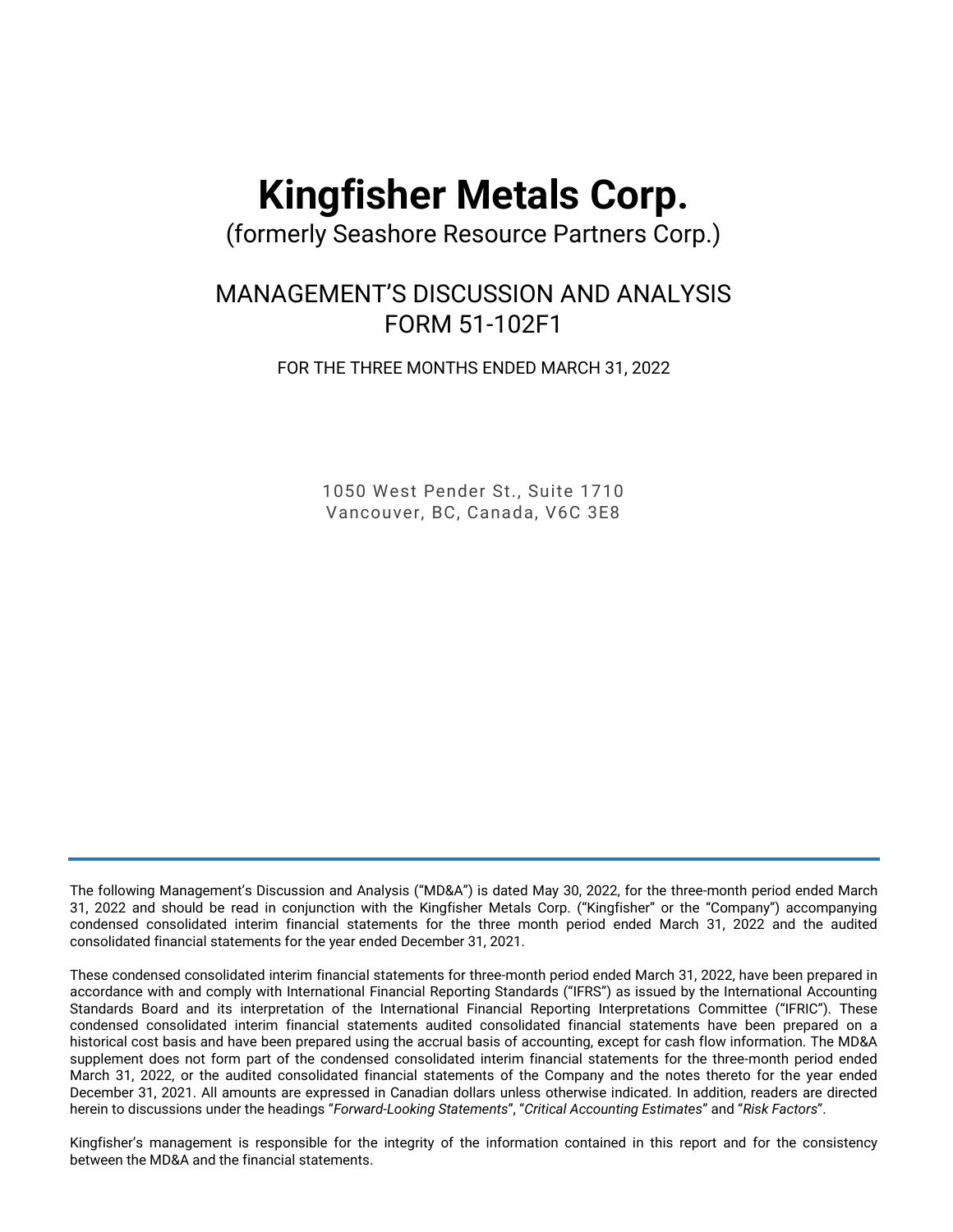#### **COMPANY OVERVIEW**

Kingfisher Metals Corp. (formerly Seashore Resource Partners Corp.) (the "Company" or "Kingfisher") was incorporated under the Business Corporations Act (British Columbia) on September 7, 2017, as a Capital Pool Corporation defined in the Policy 2.4 of the TSX Venture Exchange (the "TSX-V"). The principal business of the Company was the identification and evaluation of assets or businesses with a view to completing a Qualifying Transaction ("QT"). The Company's registered office is 353 Water Street, Suite 401, Vancouver, B.C., V6B 1B8.

On March 12, 2021, the Company completed the share exchange transaction with Kingfisher Resources Ltd. ("KFR") which constituted the Company's QT. KFR was incorporated under the Business Corporations Act (British Columbia) on January 21, 2019, and its principal business focus is the exploration and development of mineral prospects in Canada. Upon completion of the QT, the Company began trading under its new name on the TSX-V with the symbol "KFR" (and shortly thereafter on the Frankfurt Stock Exchange under the symbol "970"). The company announced on August 25, 2021, that it commenced trading on the OTCQB Venture Market in the United States under the symbol KGFMF.

The Company is a junior mineral exploration company engaged in the business of acquiring, exploring, and evaluating natural resource properties. The Company has acquired three mineral properties to date including the Ecstall, Goldrange, and Thibert properties. The Company is currently focusing its financial resources on conducting an exploration program on the Ecstall and Goldrange properties. The Company has not yet determined whether these properties contain reserves that are economically recoverable. The recoverability of amounts shown for resource property and related deferred exploration expenditures are dependent upon the discovery of economically recoverable reserves, confirmation of the Company's interest in the underlying mineral claims, the ability of the Company to obtain necessary financing to complete the development of the resource property, and upon future profitable production or proceeds from the disposition thereof.

#### **EXPLORATION PROJECTS**

*Ectstall*

The 284 km<sup>2</sup> Ecstall project is located at tidewater, 60 km northwest of the resource town of Kitimat, B.C.

The Company has completed fieldwork including detailed gravity geophysical and soil geochemical surveys over the Shiner and Horsefly Zones in preparation for future drilling. The program was budgeted at  $\sim$ \$0.4 million and was completed under budget at \$220,229 and under budget.

On April 10, 2019, the Company completed the Ecstall purchase of 18 mineral claims totaling 20,735 hectares in Northwestern B.C. for 8,200,000 shares (at a value of \$205,000) from two executives.

The Company also acquired and staked 10 additional claims on adjacent land (totaling approximately 4,281 hectares) by incurring costs of \$13,393.

#### *Thibert*

The 124 km<sup>2</sup> Thibert project is located 40 km north of Dease Lake, B.C. The project covers 25 km of strike length of the crustal-scale Teslin-Thibert Fault where approximately 200,000 oz of placer gold has been produced.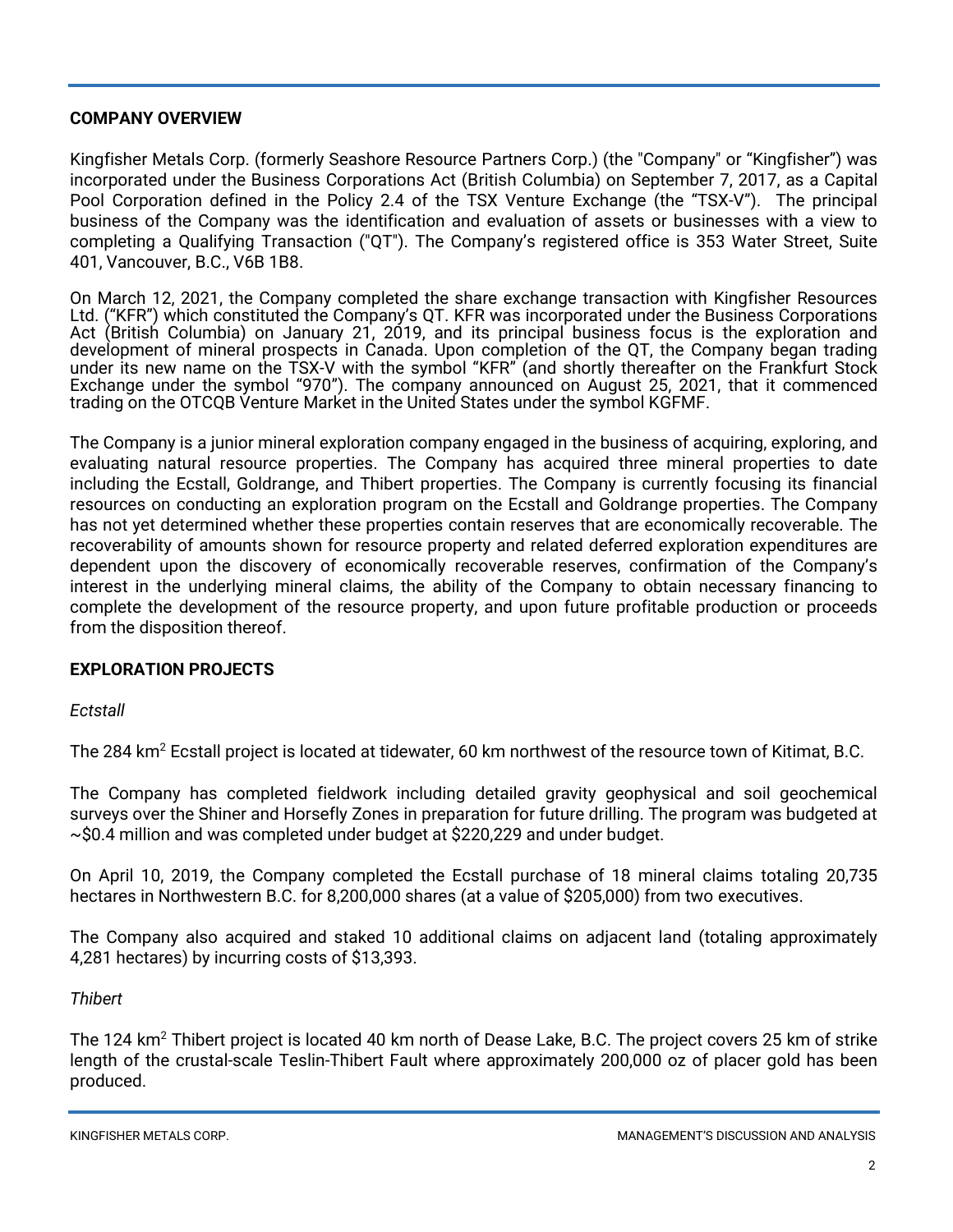The Company contracted Precision GeoSurveys to complete property-wide airborne magnetics and radiometric at Thibert. Additionally, detailed stream-sediment sampling was completed across the project area aimed at refining orogenic gold targets for more advanced exploration in 2022. The fieldwork for the program has been completed and is significantly under the budget of ~\$0.3 million and totaled \$149, 260. Sampling identified multiple zones of anomalous gold mineralization in stream sediment samples. Aeromagnetic and radiometric surveying provided valuable baseline information that will aid ongoing geological interpretations.

On November 15, 2021, the Company staked 2 additional mineral claims adjacent to the existing claims totaling 502 hectares for a cost of \$878.

On June 24, 2020, the Company entered into an asset purchase agreement to acquire the Thibert claims from Kenorland Mineral Ltd. ("Kenorland") (a company with a common director), consisting of 8 mineral claims totaling 12,475 hectares in Northwestern B.C. for the following:

- 1,000,000 common shares of the Company (issued);
- common shares of the Company equal to a value of \$100,000 on the first anniversary date of the listing on the TSX-V; and
- a 2% net smelter return royalty.

### *Goldrange*

The Goldrange project is located approximately 25 km south of the town of Tatla Lake in Southwestern B.C. with logging road access to the north end of the 511 km<sup>2</sup> project.

The Company's Notice of Work Application for a 5-year drill permit at its Goldrange project was approved. The multiyear area based (MYAB) permit for Goldrange includes diamond drilling from 20 drill pads and induced polarization (IP) geophysical surveys in year one which has now been completed. The exploration program at the Goldrange project included 4925.3 m of diamond drilling, IP surveys, detailed regional exploration across the 511 km<sup>2</sup> project. The Company contracted Omineca Diamond Drilling to complete the drilling in year one of the program. Rock sampling and backpack drilling was carried out within newly identified grassroots targets in addition to confirmation sampling at historical zones of mineralization. Ridge and spur talus fine and soil sampling was completed over the majority of the northern portion of the project.

The initial diamond drill program consisted of 4,925.3 m over 14 drill holes. Diamond drilling tested the Cloud Drifter Trend, which is defined by a 3 km long gold-in-soil anomaly including 50 samples over 1 g/t Au and rock samples with grades up to 128.9 g/t Au.

Drilling tested a 350 m by 600 m portion of the 3000 m by 2000 m Cloud Drifter Trend and intercepted widespread gold mineralization over 550 m of vertical extent. Highlights from the program include 73.4 g/t Au over 1 m, 6.88 g/t Au over 9 m, and 18.69 g/t Au over 2 m. 3D modelling and interpretation is ongoing and will be used to guide targeting for 2022 drilling.

On April 6, 2020, the Company completed a purchase from Kenorland (a company with a common director) of three mineral claims totaling 4,504 hectares in Southwestern B.C. (referred to here as Goldrange) for 500,000 common shares of the Company (at a value of \$50,000) plus a 2% net smelter return royalty.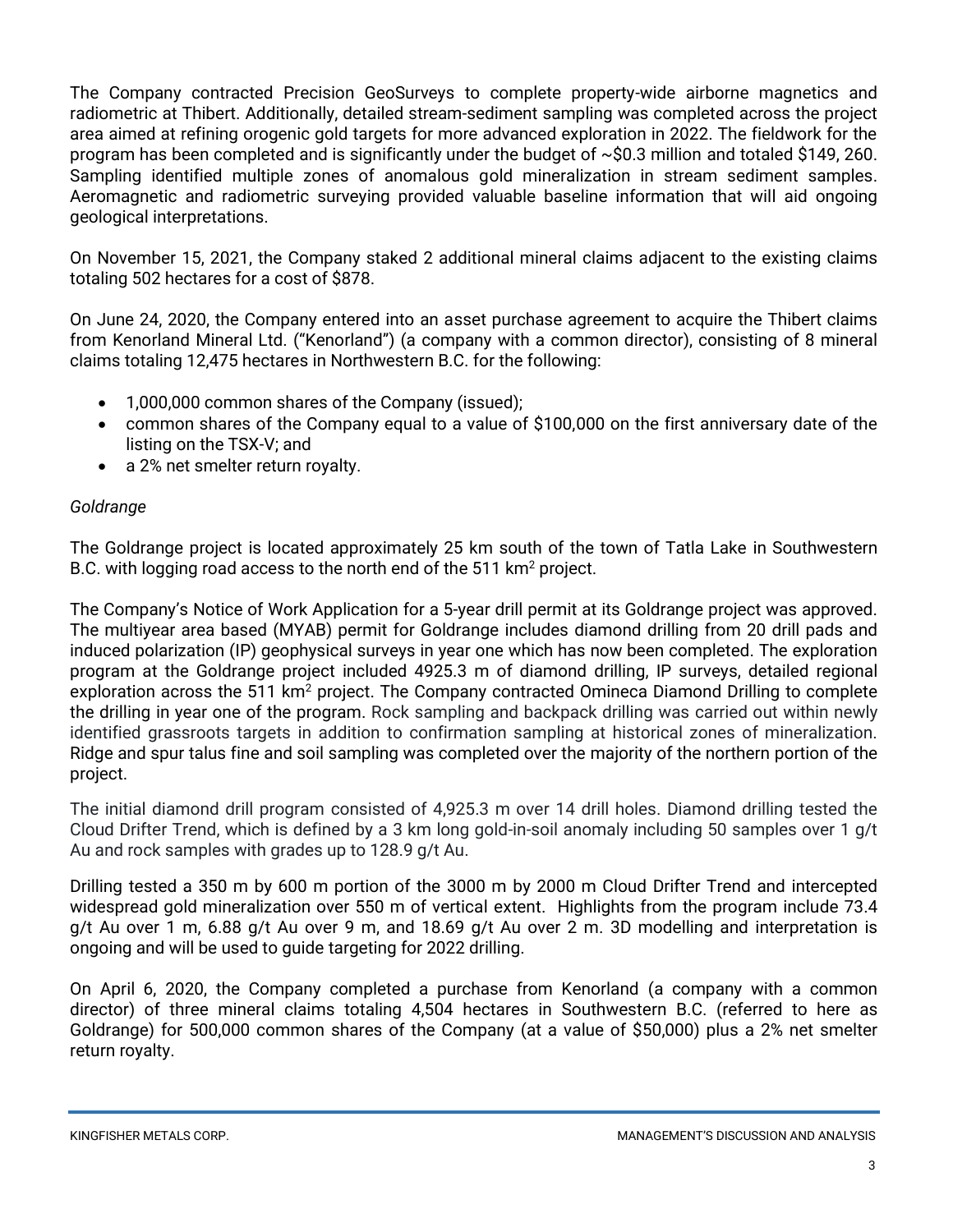Subsequently during the 2020 year, the Company acquired and staked 24 additional mineral claims (totaling approximately 16,657 hectares) by incurring costs of \$73,940 and issuing 70,000 common shares (at a value of \$14,000).

On February 15, 2021, the Company staked 12 additional mineral claims adjacent to the existing claims totaling 18,920 hectares for a cost of \$33,110.

On November 12, 2021, the Company staked 7 additional mineral claims adjacent to the existing claims totaling 12,077 hectares for a cost of \$21,134.

On April 15, 2022, the Company staked 2 additional mineral claims adjacent to the existing claims totaling 2,346 hectares for a cost of \$4,106.

|                                        | <b>Ecstall</b><br><b>Claims</b> | <b>Thibert</b><br><b>Claims</b> | Goldrange<br><b>Claims</b> | <b>Total</b>  |
|----------------------------------------|---------------------------------|---------------------------------|----------------------------|---------------|
|                                        |                                 |                                 |                            |               |
| <b>Acquisition costs:</b>              |                                 |                                 |                            |               |
| As at December 31, 2020                | \$<br>218,393                   | \$<br>100,000                   | 137,940<br>\$              | 456,333<br>\$ |
| Acquisition costs, agreement for sale  | 700                             | 100,878                         |                            | 101,578       |
| Staking                                |                                 |                                 | 54,244                     | 54,244        |
| As at December 31, 2021 and March 31,  |                                 |                                 |                            |               |
| 2021                                   | 219,093                         | 200,878                         | 192,184                    | 612,155       |
|                                        |                                 |                                 |                            |               |
| <b>Exploration costs:</b>              |                                 |                                 |                            |               |
| As at December 31, 2020                | 667,771                         | 1,141                           | 549,804                    | 1,218,716     |
| Expenditures during the year:          |                                 |                                 |                            |               |
| Geologist and sundry exploration costs | 6,991                           | 336                             | 173,540                    | 180,867       |
| Digitization                           | 24                              | 972                             | 7,520                      | 8,516         |
| Airborne and gravity survey            | 98,150                          |                                 | 6,125                      | 104,275       |
| Assays                                 | 9,310                           |                                 | 216,564                    | 225,874       |
| Camp                                   | 1,192                           |                                 | 362,184                    | 363,376       |
| Consulting                             | 3,204                           |                                 | 36,949                     | 40,153        |
| <b>Drilling</b>                        |                                 |                                 | 1,474,730                  | 1,474,730     |
| Field gear                             | 13,500                          | 4,800                           | 62,572                     | 80,872        |
| Geophysics                             |                                 | 125,737                         | 139,509                    | 265,246       |
| Helicopters                            | 34,293                          | 10,120                          | 1,174,074                  | 1,218,487     |
| Labour                                 | 21,994                          | 52,795                          | 487,261                    | 562,050       |
| Reports                                | 1,840                           |                                 | 15,785                     | 17,625        |
| Transportation and travel              | 60                              | 5,350                           | 162,932                    | 168,342       |
|                                        | 190,558                         | 200,110                         | 4,319,745                  | 4,710,413     |
| As at December 31, 2021                | 858,329                         | 201,251                         | 4,869,549                  | 5,929,129     |
| Expenditures during the period:        |                                 |                                 |                            |               |
| Assays                                 | 155                             |                                 | 89,301                     | 89,456        |
| Camp                                   |                                 |                                 | 19,145                     | 19,145        |
| <b>Drilling</b>                        |                                 |                                 | 47,690                     | 47,690        |
| Geologist and sundry exploration costs | 370                             | 6,758                           | 93,344                     | 100,472       |
|                                        | 525                             | 6,758                           | 249,480                    | 256,763       |
| As at March 31, 2021                   | 858,854                         | 208,009                         | 5,119,029                  | 6,185,892     |
| Recovery - BCMETC, March 31, 2022      | (46,000)                        |                                 | (37, 800)                  | (83, 800)     |
| Balance, March 31, 2022                | \$1,031,947                     | \$<br>408,887                   | \$5,273,413                | \$6,714,247   |

KINGFISHER METALS CORP. MANAGEMENT'S DISCUSSION AND ANALYSIS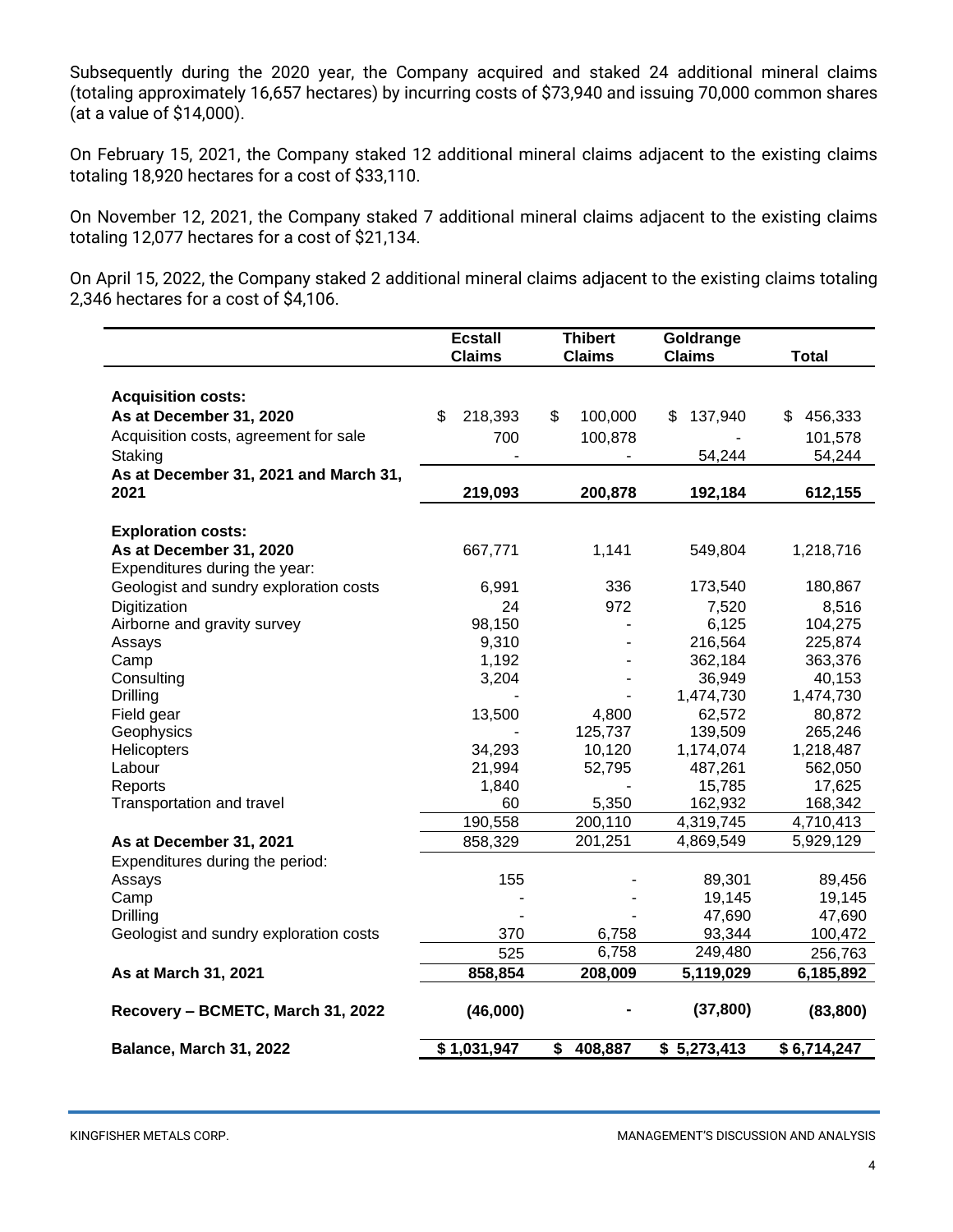#### **CORPORATE**

On May 26, 2022, the Company announced that, further to its news release dated April 27, 2022, and due to investor demand, it has upsized its non-brokered private placement (the "Offering") from gross proceeds of up to \$3.0 million to up to \$4.9 million through the issuance of charity flow-through units at a price of \$0.28 per charity unit and flow-through units at a price of \$0.24 per flow-through unit of the Company (collectively, the "Offered Units")..Each Offered Unit shall consist of one flow-through common share and one half of one transferable non-flow-through common share purchase warrant (each whole such common share purchase warrant, a "Warrant"). Each Warrant will be exercisable to acquire one additional non-flow-through common share of the Company for 24 months from the closing date at an exercise price of \$0.35.

On June 3, 2021, the Company closed a private placement for gross proceeds of \$4,600,000 (the "Offering"). The Offering was comprised of (i) 5,450,000 charity flow-through units (the "Charity FT Units") at a price of \$0.63 per Charity FT Unit for gross proceeds of \$3,400,000; and (ii) 2,437,000 flow-through units (the "FT Units") at a price of \$0.51 per FT Unit for gross proceeds of \$1,200,000. Each Charity FT Unit and FT Unit consists of one flow-through common share and one half of one transferable non-flowthrough common share purchase warrant. Each full warrant shall be exercisable into one additional nonflow-through common share of the Company for 24 months at an exercise price of \$0.70. The Company recognized a flow-through premium liability of \$654,000.

In connection with the Offering, the Agent received an aggregate cash fee of \$375,588 and 529,334 nontransferable compensation warrants (the "Compensation Warrants") with a fair value of \$138,205 (see Note 7(d)). Each Compensation Warrant will entitle the holder to purchase one common share at an exercise price equal to \$0.51 for a period of 24 months.

During the year-ended December 31, 2021, the Company issued a total of 59,999 common shares from the exercise of options for gross proceeds of \$8,500.

During the year-ended December 31, 2021, the Company issued a total of 8,190,500 common shares from the exercise of warrants for gross proceeds of \$1,072,313.

On May 25, 2021, the Company granted 360,000 stock options to various employees, and consultants. These options are exercisable until May 25, 2025, at a price of \$0.55 per share subject to one-third of the total options immediately, one-third of the total options in six months, and one-third of the total options in one year.

In July of 2020, the Company and KFR entered into a share exchange agreement, which set out the principal terms upon which the Company was to acquire all of the issued and outstanding securities of KFR. The transaction would allow KFR to obtain a public listing by completing a reverse take-over transaction whereby KFR, substantively and for accounting purposes, was considered to be the acquiring and the continuing entity. The Company, after giving effect to the completion of the transaction, was referred herein as the resulting issuer. On March 12, 2021, the Company announced that it had completed its QT by acquiring all the issued and outstanding shares of KFR.

In connection with the transaction, the Company completed a concurrent financing totaling \$6,030,000.

Accordingly, Kingfisher accounted for the acquisition as a reverse takeover, and no goodwill or intangible asset has been recorded (only a listing expense). Therefore, for accounting purposes, KFR, the legal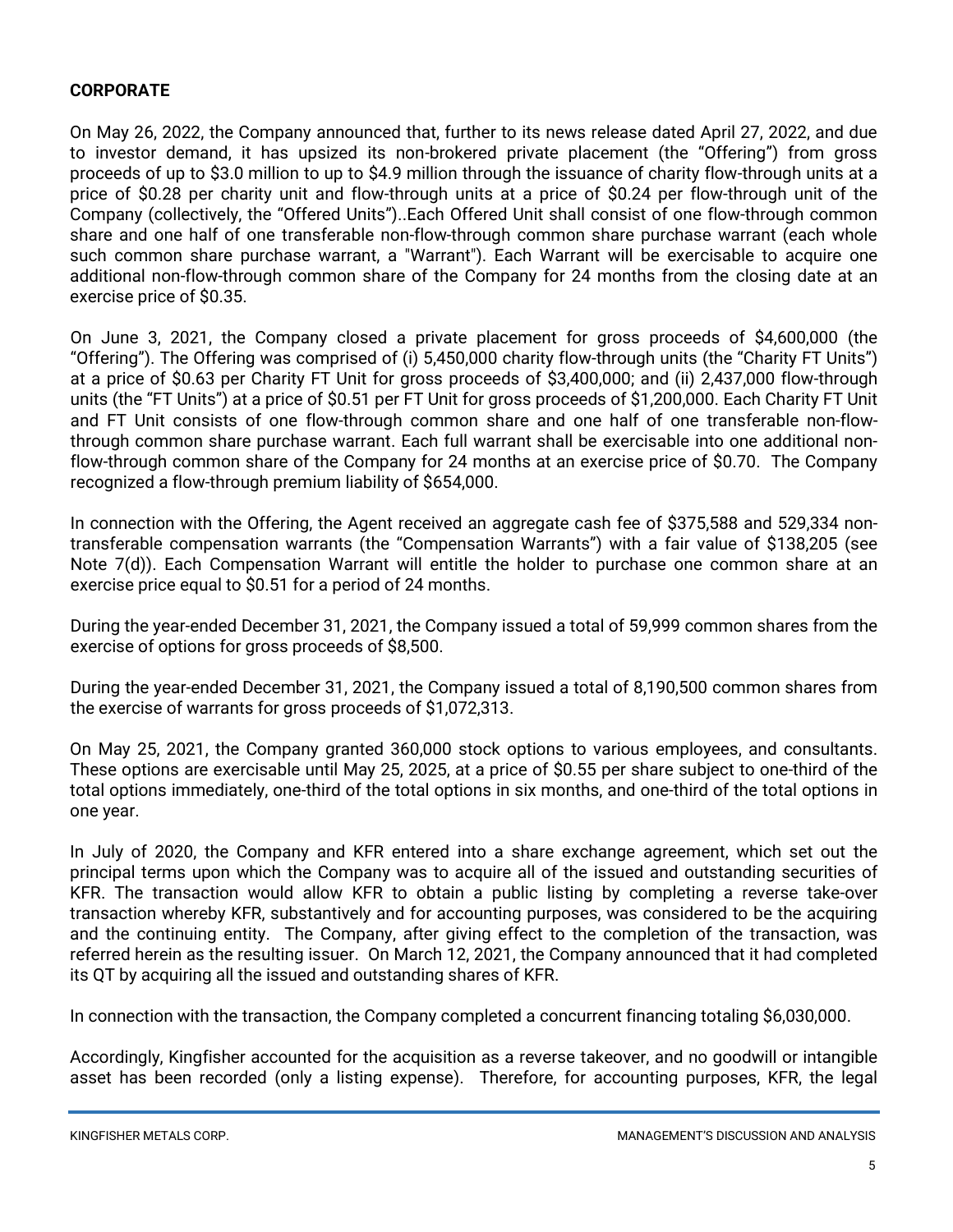subsidiary, has been treated as the accounting acquirer, and the Company, the legal parent, has been treated as the accounting acquiree in these consolidated financial statements.

#### **FINANCIAL RESULTS OF OPERATIONS**

#### **SUMMARY OF QUARTERLY RESULTS**

|                                                                       | <b>Three Months Ended</b> |                                               |                         |  |  |  |
|-----------------------------------------------------------------------|---------------------------|-----------------------------------------------|-------------------------|--|--|--|
|                                                                       | March 31,<br>2022         | December 31,<br>September 30,<br>2021<br>2021 | <b>June 30,</b><br>2021 |  |  |  |
| <b>Sales</b><br>Gross profit<br>Loss for the period<br>Loss per share | (436,546)<br>(0.01)       | (458,296)<br>(127, 425)<br>(0.01)<br>(0.00)   | (709, 114)<br>(0.01)    |  |  |  |
|                                                                       | March 31,<br>2021         | December 31,<br>September 30,<br>2020<br>2020 | <b>June 30,</b><br>2020 |  |  |  |
| <b>Sales</b><br>Gross profit<br>Loss for the period<br>Loss per share | (1,932,937)<br>(0.04)     | (246, 406)<br>(66, 407)<br>(0.01)<br>(0.00)   | (92,009)<br>(0.00)      |  |  |  |

The Company's operations for the three months ended March 31, 2022, produced a loss of \$436,546 compared to a loss of \$458,296 in the previous quarter. The decrease in loss of \$21,750 in the quarter includes a Flow-through recovery of \$654,000 and deferred income tax of \$526,900 for a loss of before other items and income tax in the previous quarter of \$585,396. The decrease in loss of before other items and income tax of \$101,850 is mostly made up a decrease in corporate relations, share-based compensation, consulting and director's fees and travel of \$122,270, \$29,487, 24,557 and \$20,445 respectively offset by an increase in office and administration, management fee, and salaries of \$41,411, \$38,666 and \$14,169 respectively relating to lower investment outreach activities, lower numbers of options being issued. The increase in office and administration, management fee and salaries relates to annual software subscriptions coming due in the quarter and incent payments to management and staff in the quarter.

#### **LIQUIDITY AND CAPITAL RESOURCES**

|                           | 2022        | 2021        | 2021        | Three months ended<br>March 31. |             |
|---------------------------|-------------|-------------|-------------|---------------------------------|-------------|
|                           |             | 04          | 01          | 2022                            | 2021        |
| Cash and cash equivalents | \$3,993,518 | \$4,686,967 | \$5,949,772 | \$3,993,518                     | \$5.949.772 |
| Working capital           | \$4,208,210 | \$4,761,568 | \$5,820,392 | \$4,208,210                     | \$5,820,392 |

As at the date of this MD&A, the Company has adequate cash and working capital to fund its operations and planned capital expenditures for the next 12 months. Any additional material capital expenditures or commitments may require a source of additional financing, which may come from funds through equity financing.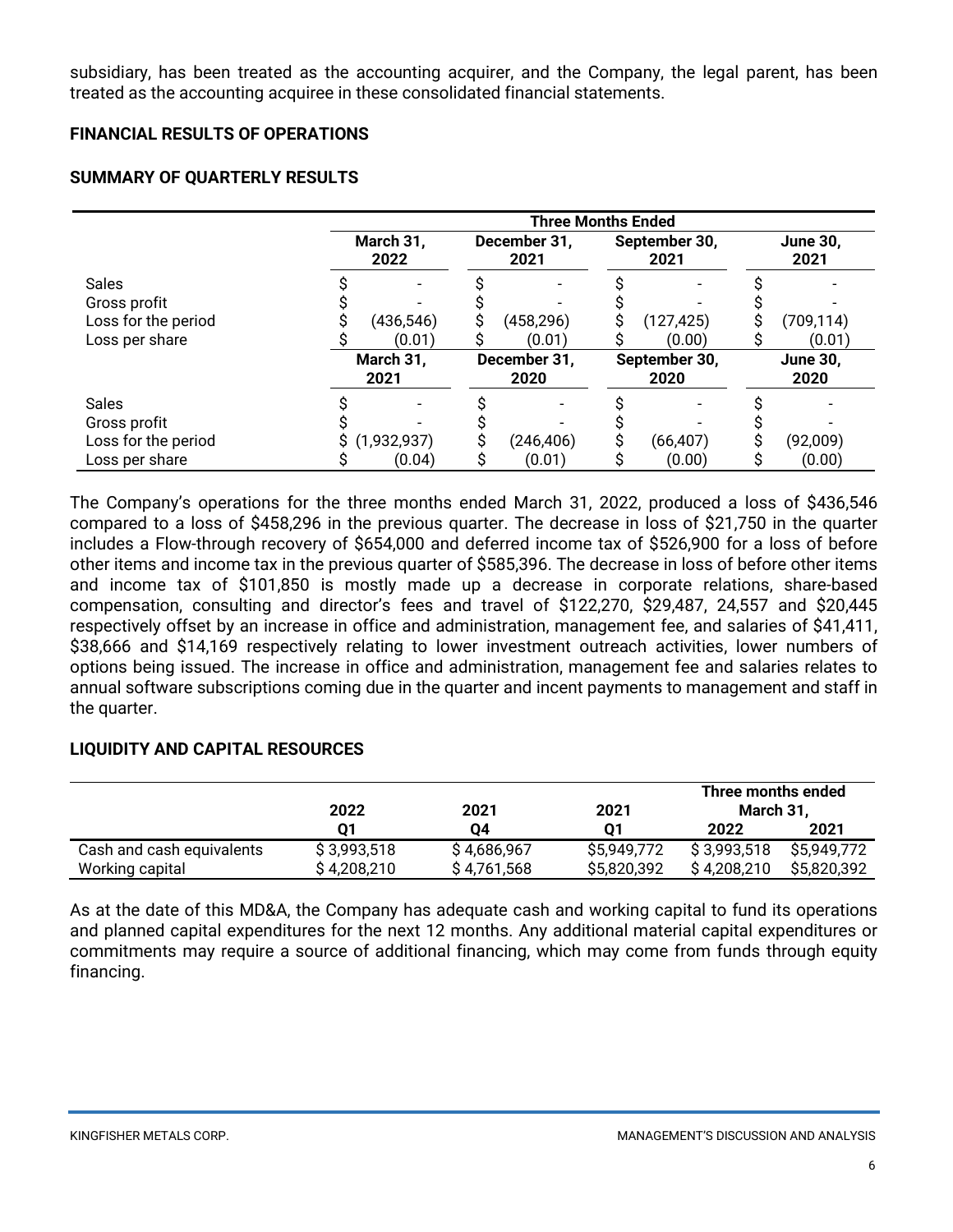|                                | 2022        | 2021<br>2021 | Three months ended<br>March 31. |             |            |
|--------------------------------|-------------|--------------|---------------------------------|-------------|------------|
|                                | 01          | 04           | 01                              | 2022        | 2021       |
| Issued and outstanding shares  | 85,173,300  | 84,673,300   | 68,945,801                      | 85,173,300  | 68,945,801 |
| Issued and outstanding shares, | 123,602,485 | 123,102,485  | 86,245,445                      | 123,602,485 | 86,245,445 |
| fully diluted                  |             |              |                                 |             |            |

#### **RELATED PARTY TRANSACTIONS**

The aggregate value of transactions and outstanding balances relating to key management personnel were as follows:

|                                   | 2022      | 2021      | 2021      | Three months ended<br>March 31, |           |
|-----------------------------------|-----------|-----------|-----------|---------------------------------|-----------|
|                                   | Q1        | Q4        | Q1        | 2022                            | 2021      |
| Share-based compensation          | \$39,563  | \$59,344  | \$296,720 | \$39,563                        | \$296,720 |
| Directors Fees                    | 12,584    | 27,210    | 4,100     | 12,584                          | 4,100     |
| <b>Management Fees</b>            | 124,167   | 87.501    | 87,499    | 124,167                         | 87,499    |
| Exploration and evaluation assets |           |           |           |                                 |           |
| Operating expenses                | 3.000     | ٠         | 500       | 3.000                           | 500       |
|                                   | \$179,314 | \$174,056 | \$388,819 | \$179,314                       | \$388,819 |

All transactions and balances are in the normal course of operations and are measured at the exchange amount, which is the amount of consideration established and agreed to by the related parties.

#### **SHARE CAPITAL**

- a. At March 31, 2022, there were 85,173,300 common shares, 6,550,001 stock options and 31,879,184 warrants outstanding.
- b. At May 30, 2022, there were 85,173,300 common shares, 6,550,001 stock options and 31,879,184 warrants outstanding.

The Company has one class of common shares. No class A or class B preference shares have been issued.

#### **SUBSEQUENT EVENTS**

None reported.

#### **CAPITAL MANAGEMENT**

The Company manages its capital structure and makes adjustments to it, based on the funds available to the Company, in order to support future business opportunities. The Company defines its capital as shareholders' equity, loans and advances payable. The board of directors of the Company does not establish quantitative return on capital criteria for management, but rather relies on the expertise of the Company's management to sustain future development of the business.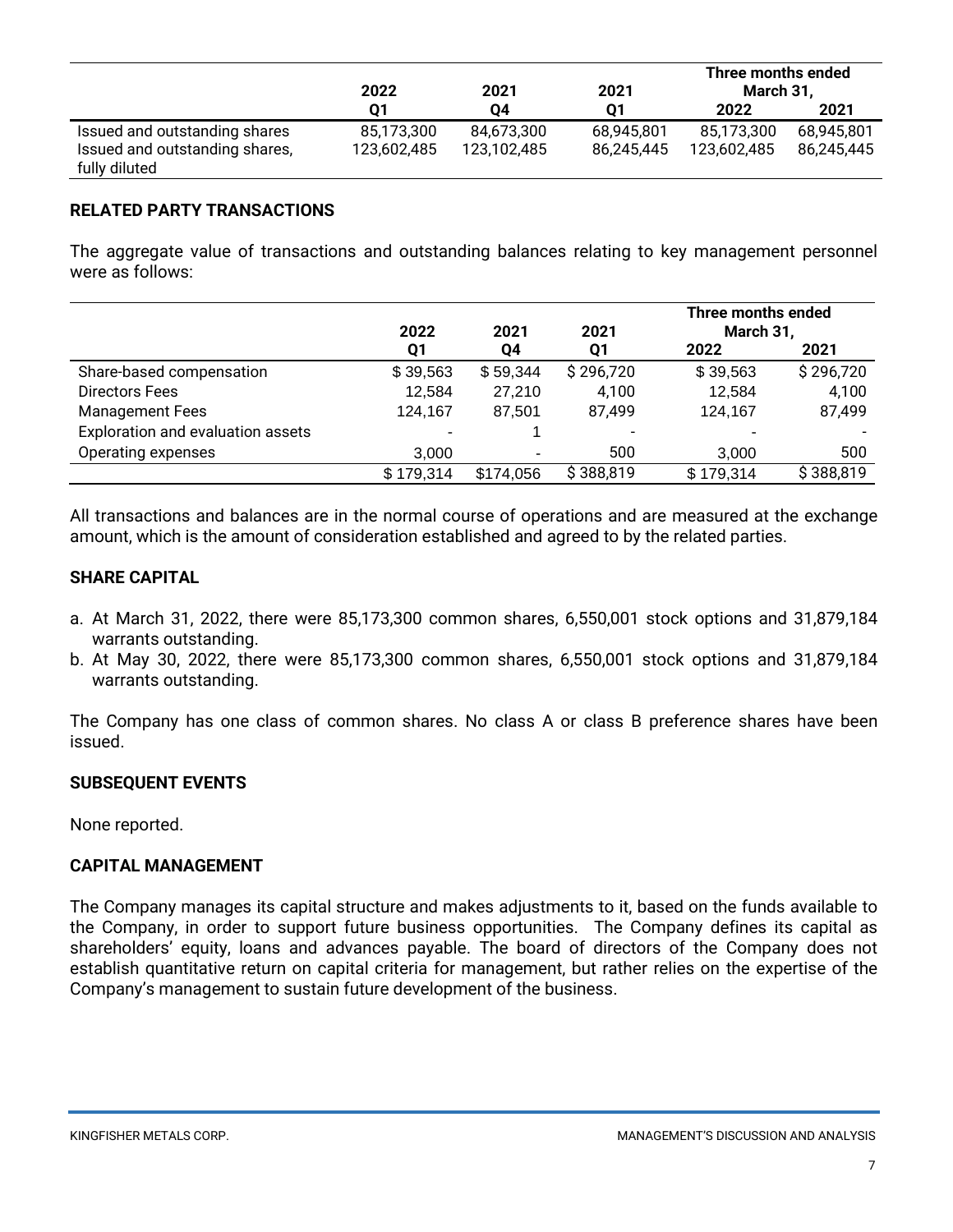#### **COMPETITION**

Competitors for acquisition opportunities include well-capitalized companies, independent companies and other companies having financial and other resources far greater than those of Kingfisher, thus a degree of competition exists between those engaged in acquiring attractive assets.

#### **CRITICAL ACCOUNTING ESTIMATES**

Management is required to make decisions with respect to estimates and assumptions for certain accounting policies that affect the reported amounts of assets, liabilities, revenues, and expenses. These accounting policies are discussed below and are included to highlight the critical accounting policies and practices used by the Company. Note the use of different policies and practices could create different results being reported. The Company's management reviews these estimates regularly. New information and changes in circumstance may result in changes to estimated amounts that differ materially from current estimates.

The following assessment of significant accounting policies and associated estimates is not meant to be exhaustive. In the future, the Company might realize different results from the application of new accounting standards issued by regulatory bodies.

To recognize the share-based payment expense, the Company estimates the fair value of stock options granted using assumptions related to interest rates, expected life of the option, volatility of the underlying security and expected dividend yields. These assumptions may vary over time.

The accrual method of accounting requires management to incorporate certain estimates of costs as at a specific reporting date.

#### **CHANGES IN ACCOUNTING POLICIES**

None noted.

#### **PROPOSED TRANSACTIONS**

None noted.

#### **FINANCIAL INSTRUMENTS RISK**

The Company's financial instruments are exposed to the following risks:

*Credit Risk*

Credit risk is the risk of financial loss to the Company if counterparties do not fulfill their contractual obligations.

Cash and cash equivalents consist of cash bank balances and short-term deposits. There are currently no short-term investments.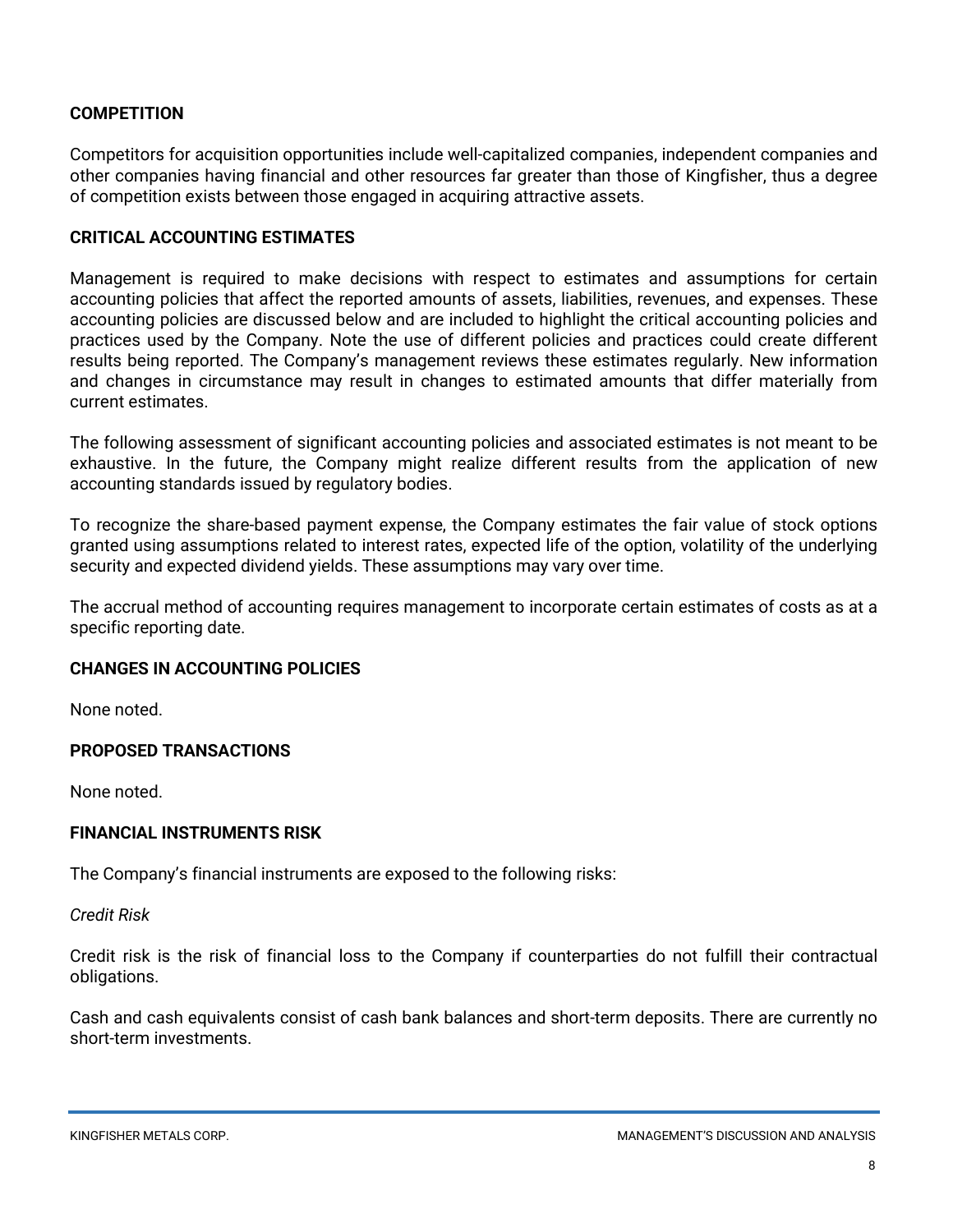The carrying amount of accounts receivable and cash and cash equivalents represents the maximum credit exposure. The Company does not have an allowance for doubtful accounts. As of March 31, 2022, there were no significant amounts past due or impaired.

#### *Market Risk*

Market risk is the risk that changes in foreign exchange rates and interest rates will affect the Company's cash flows, net income and comprehensive income. The objective of market risk management is to manage and control market risk exposures within acceptable limits, while maximizing returns.

#### *Liquidity Risk*

Liquidity risk is the risk that the Company will not be able to meet its purchases and capital commitments, and other financial obligations as they are due. The Company's approach to managing liquidity is to ensure, to the extent possible, that it will have sufficient liquidity to meet its liabilities when due without incurring unacceptable losses or risking harm to the Company's reputation.

The Company's liquidity is dependent upon maintaining its current working capital balances, operating cash flows and ability to raise funds. To forecast and monitor liquidity, the Company prepares operating and capital expenditure budgets which are monitored and updated as considered necessary. Considering these circumstances and the Company's cash balance liquidity risk is assessed as low.

#### *Foreign Exchange Risk*

The Company currently does not have significant exposure to other currencies, and this is not expected to change in the foreseeable future as the capital commitments that are expected to be carried out in United States dollars will be limited.

#### *Interest Rate Risk*

The Company is exposed to interest rate risk on its cash and cash equivalents. Most of these deposits have been in discounted instruments with pre-determined fixed yields. Interest rate movements will affect the fair value of these instruments, so the Company manages maturity dates of these instruments to match cash flow needs, enabling realization at no loss in almost all cases.

#### *Fair Value of Financial Instruments*

The fair value of the Company's financial assets and liabilities approximates the carrying amount. Financial instruments measured at fair value are classified into one of three levels in the fair value hierarchy according to the relative reliability of the inputs used to estimate the fair values. The three levels of the fair value hierarchy are:

- Level 1 Unadjusted quoted prices in active markets for identical assets or liabilities.
- Level 2 Inputs other than quoted prices that are observable for the asset or liability either directly or indirectly; and
- Level 3 Inputs that are not based on observable market data.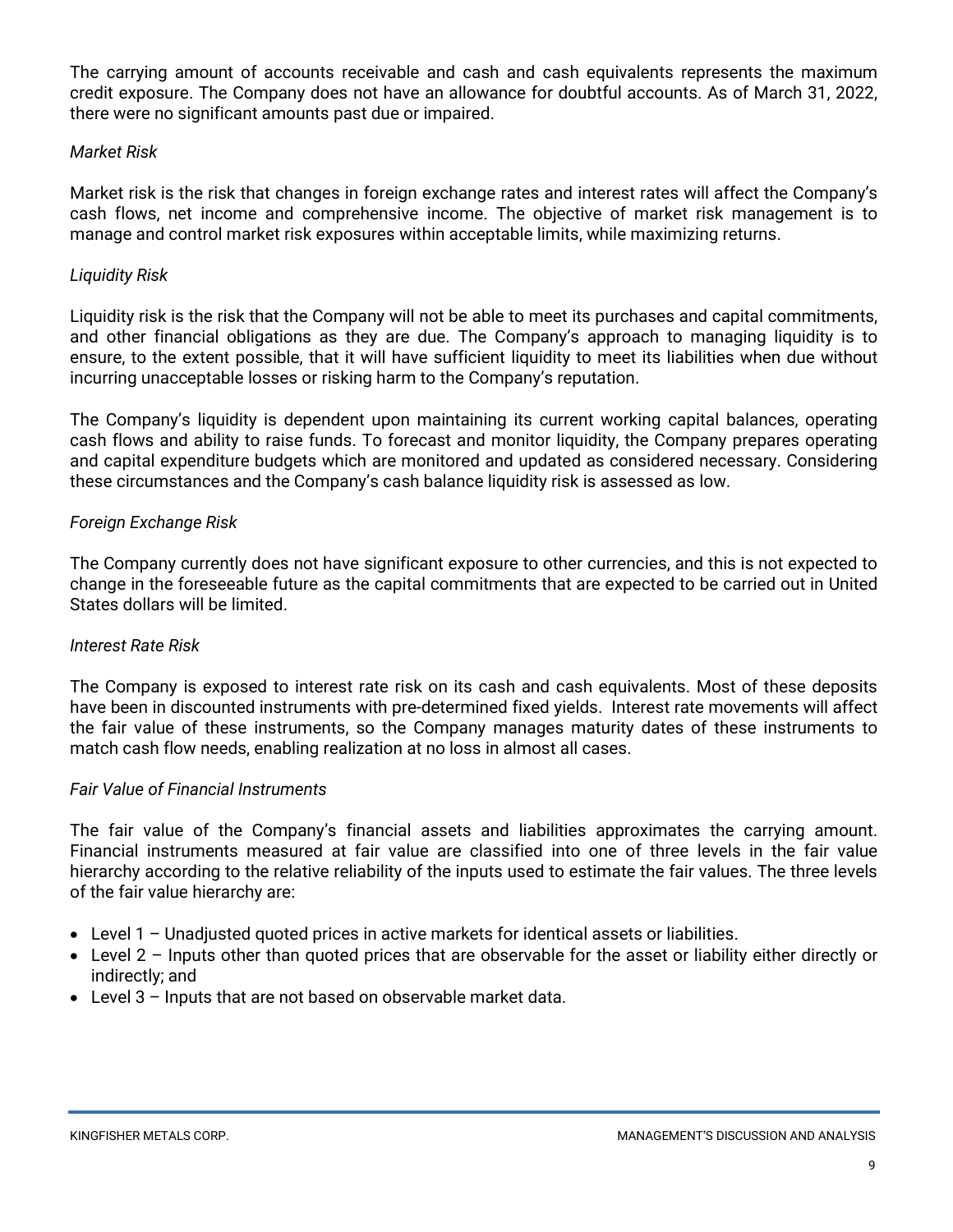#### **FINANCIAL INSTRUMENTS**

The Company's financial instruments consist of short-term investments; cheques issued in excess of funds on deposit, accounts payable and accrued liabilities. Terms of the financial instruments, where relevant, are fully disclosed in the Company's financial statements. It is management's opinion that the Company is not exposed to significant currency, or credit risks but is exposed to interest rate cash flow risk arising from its financial instruments and that their fair values approximate their carrying values unless otherwise noted.

#### **RISKS**

The Company is a junior mineral exploration company and has adequate cash for its current obligations but may not have sufficient cash to sustain operations indefinitely. With limited financial resources and limited revenue, there is no assurance that future funding will be available to the Company to pursue future endeavours. There is a risk that the Company could be forced to cease operations and become insolvent.

There is no guarantee that the Company will be able to attract further exploration or to participate in an acquisition or another business opportunity. There can be no assurance that the Company's current activity and the liquid market for the Company's securities will develop, and shareholders may find it difficult to resell the securities of the Company.

The factors identified above are not intended to represent a complete list of the risks faced by Kingfisher. Kingfisher's management believes that the foregoing risks and uncertainties are a fair indication of the risks and uncertainties material to Kingfisher's business; however, additional risks and uncertainties, including those currently unknown to Kingfisher or not considered to be material by Kingfisher, may also adversely affect the business of Kingfisher.

#### **OFF-BALANCE SHEET ARRANGMENTS**

None noted.

#### **ADDITIONAL INFORMATION**

Additional information relating to the Company and results of its operations may be found on its website at [www.kingfishermetals.com.](http://www.kingfishermetals.com/)

#### **FORWARD LOOKING STATEMENTS**

The foregoing information contains forward-looking statements within the meaning of securities laws. Forward-looking statements are statements that are not historical fact and often, but not always, forwardlooking information can be identified by the use of words such as "plans", "expects" or "does not expect", "is expected", "estimates", "intends", "anticipates" or "does not anticipate", or "believes", or variations of such words and phrases, or states that certain actions, events or results "may", "could", "would", "should", "might" or "will" be taken, occur or be achieved. Forward-looking information by its nature requires assumptions and involves known and unknown risks, uncertainties and other factors which may cause the actual results, performance, or achievements of Kingfisher to be materially different from any future results, performance or achievements expressed or implied by the forward-looking information.

Forward-looking statements in this MD&A include, but are not limited to, Kingfisher's overall strategic plan for assessing acquisition opportunities. In making the forward-looking statements in this MD&A,